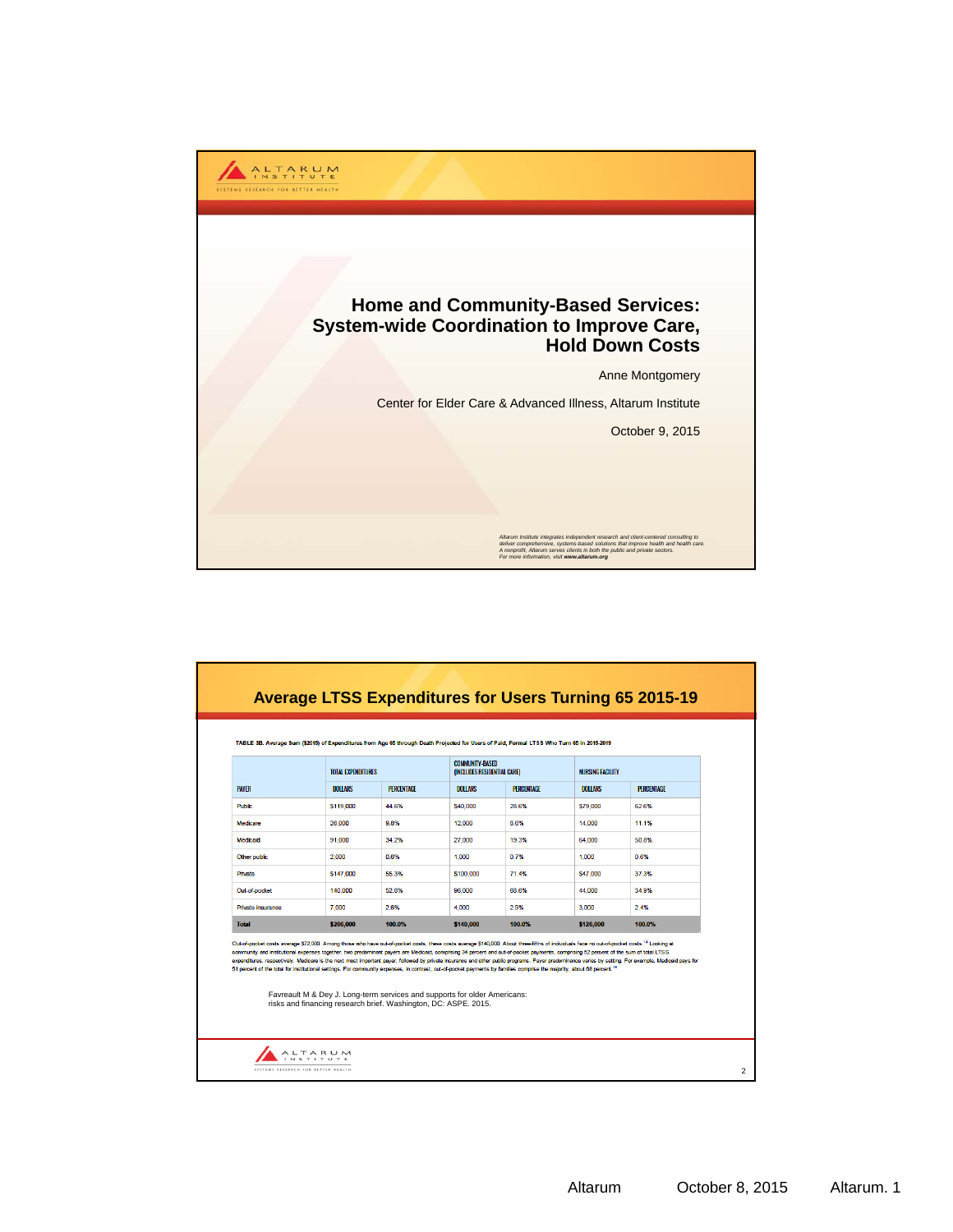

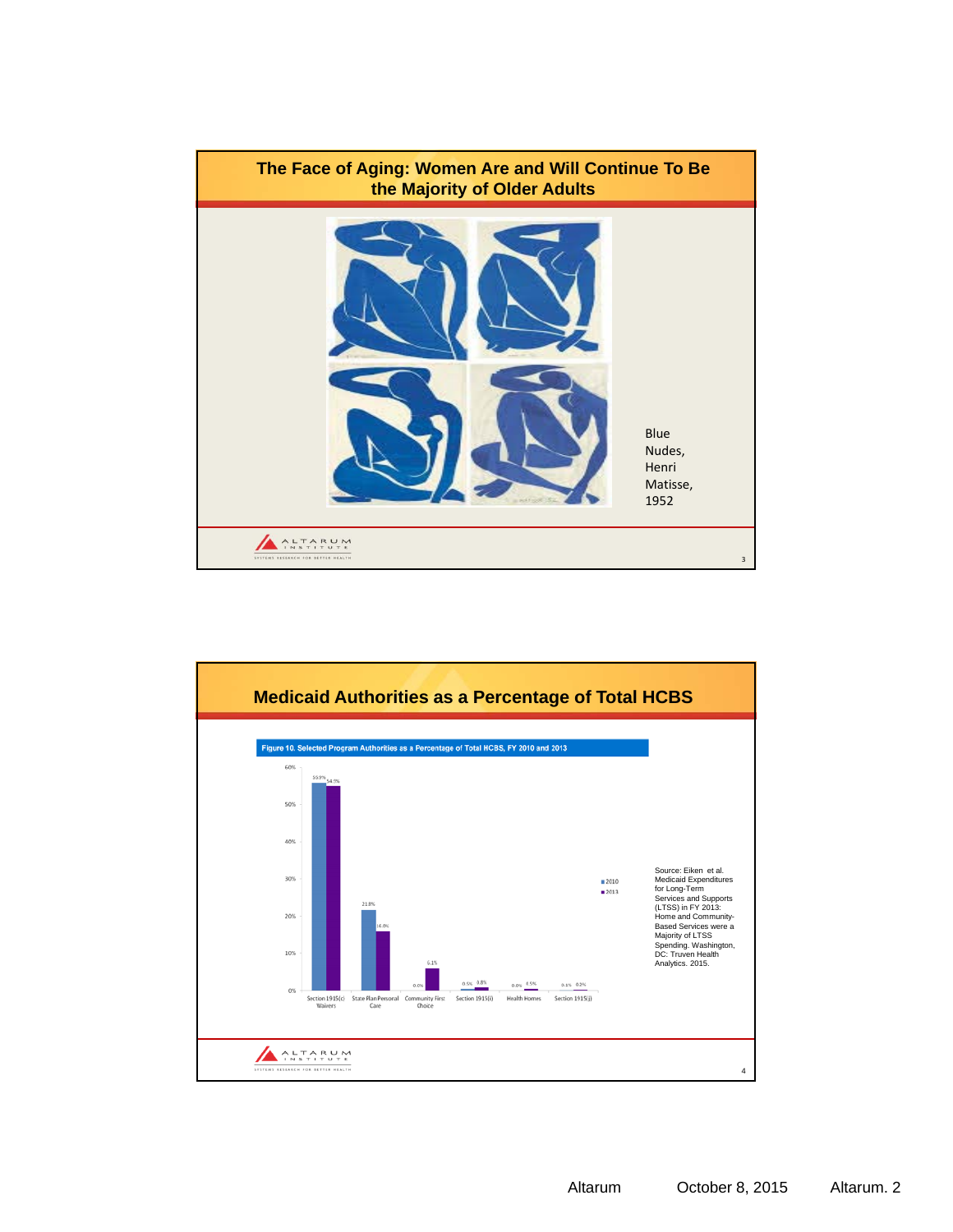

| <b>State</b>    | <b>Enhanced FMAP-Total Dollars</b> |
|-----------------|------------------------------------|
| <b>Arkansas</b> | \$67,424,092                       |
| Connecticut     | \$72,780,505                       |
| Georgia         | \$68,832,854                       |
| <b>Illinois</b> | \$90,311,013                       |
| Indiana         | \$90,223,500                       |
| lowa            | \$61,769,421                       |
| Kentucky        | \$25,579,577                       |
| Louisiana       | \$82,248,147                       |
| Maine           | \$21,246,061                       |
| Maryland        | \$106,338,569                      |
| Massachusetts   | \$110,668,102                      |
|                 |                                    |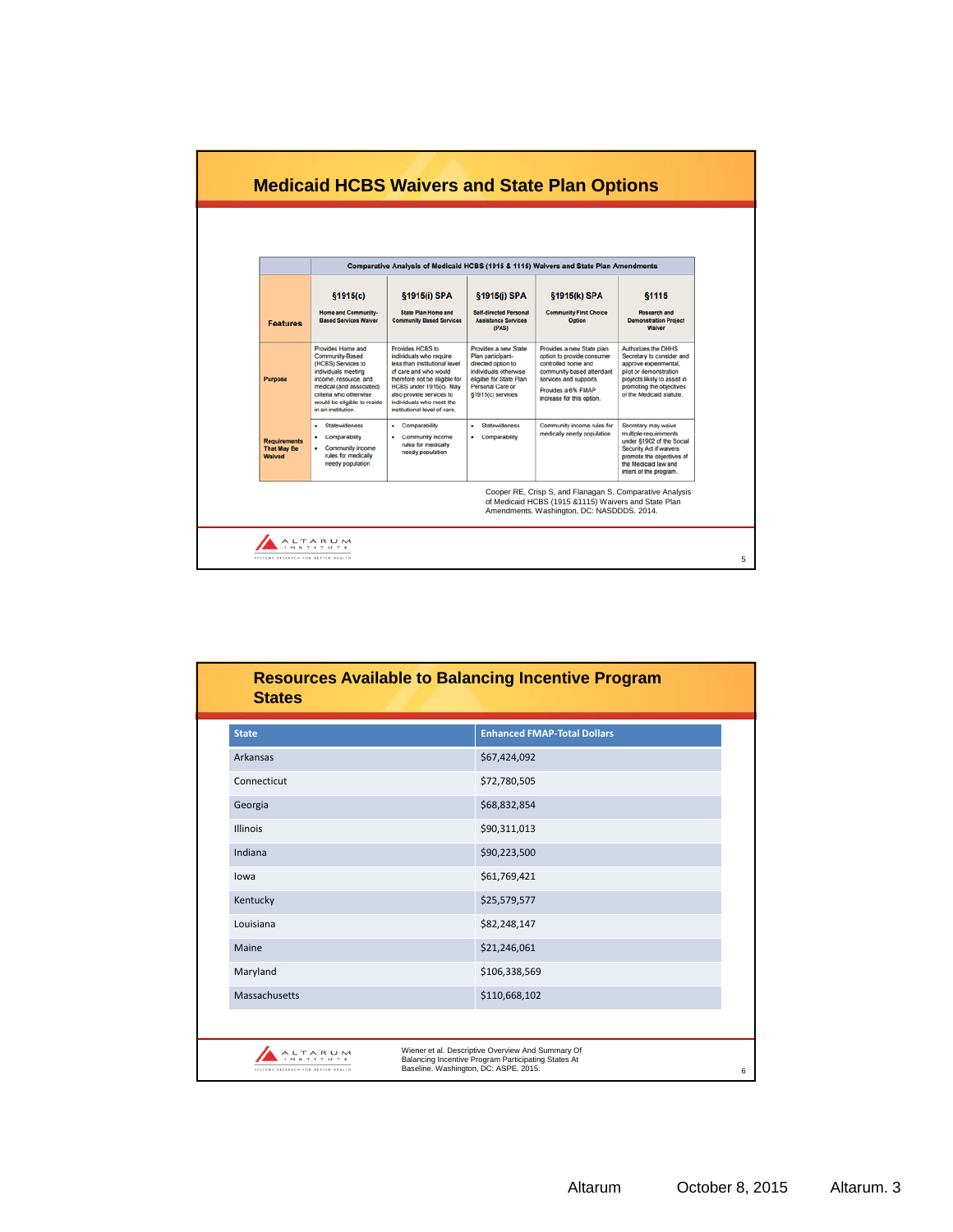| <b>States, cont.</b>                        | <b>Resources Available to Balancing Incentive Program</b>                                                                                         |
|---------------------------------------------|---------------------------------------------------------------------------------------------------------------------------------------------------|
| <b>State</b>                                | <b>Enhanced FMAP-Total Dollars</b>                                                                                                                |
| Mississippi                                 | \$68,490,726                                                                                                                                      |
| Missouri                                    | \$100,887,328                                                                                                                                     |
| Nebraska                                    | \$8,122,707                                                                                                                                       |
| Nevada                                      | \$3,361,490                                                                                                                                       |
| New Hampshire                               | \$26,458,827                                                                                                                                      |
| New Jersey                                  | \$108,490,368                                                                                                                                     |
| New York                                    | \$598,665,500                                                                                                                                     |
| Ohio                                        | \$169,076,032                                                                                                                                     |
| Pennsylvania                                | \$96,785,656                                                                                                                                      |
| <b>Texas</b>                                | \$277,769,869                                                                                                                                     |
|                                             |                                                                                                                                                   |
| TARUN<br>SYSTEMS RESEARCH FOR BETTER HEALTH | Wiener et al. Descriptive Overview And Summary Of<br>Balancing Incentive Program Participating States At<br>Baseline. Washington, DC: ASPE. 2015. |